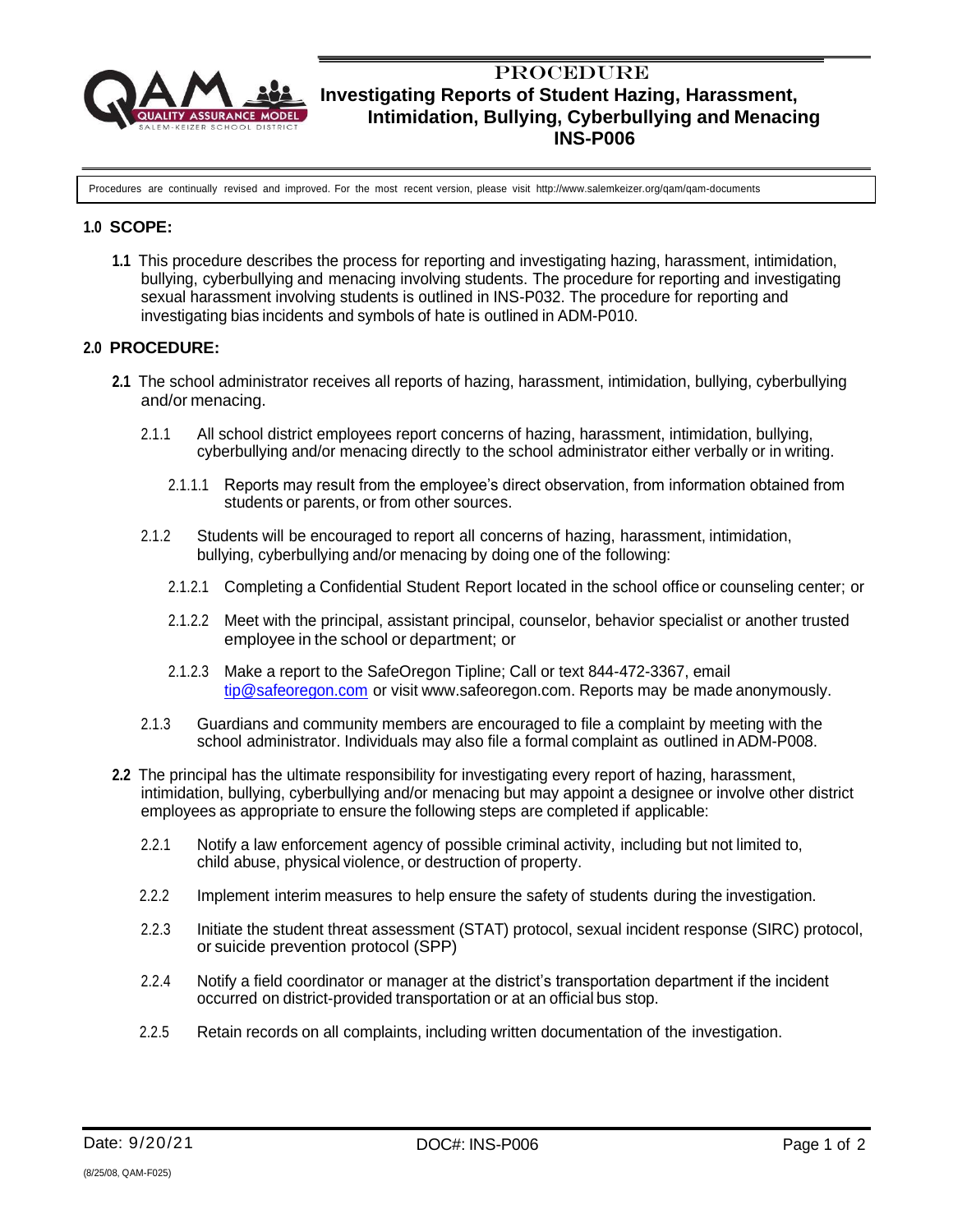

# **PROCEDURE Investigating Reports of Student Hazing, Harassment, Intimidation, Bullying, Cyberbullying and Menacing INS-P006**

- **2.3** Investigations must include:
	- 2.3.1 Interviews of involved students, adults with firsthand information, witnesses, and others deemed appropriate by the principal or designee.
		- 2.3.1.1 Interviews of involved individuals and potential witnesses will be conducted separately (e.g., witnesses will be interviewed individually rather than together as a group). Section is not meant to exclude a parent/guardian from being present for an interview involving their student.
		- 2.3.1.2 The District will try to keep the identity of the reporting person confidential, but the investigator should not promise absolute confidentiality. The identity of the person may later be required by law or existing labor agreements with its employee associations.
	- 2.3.2 Review of all available evidence.
- **2.4** The principal will ensure notification is made to the parents/guardians of a student who was subjected to an act of harassment, intimidation or bullying or an act of cyberbullying and the parents/guardians of a student who may have conducted an act of harassment, intimidation or bullying or an act of cyberbullying.
	- 2.4.1 Notification must occur with involvement and consideration of the needs and concerns of the student who was subjected to an act of harassment, intimidation or bullying or an act of cyberbullying.
	- 2.4.2 Notification is not required if the principal reasonably believes notification could endanger the student who was subjected to an act of harassment, intimidation or bullying or an act of cyberbullying or if all of the following occur:
		- 2.4.2.1 The student who was subjected to an act of harassment, intimidation or bullying or an act of cyberbullying requests that notification not be provided to the student's parents/guardians;
		- 2.4.2.2 The principal determines that notification is not in the best interest of the student who was subjected to an act of harassment, intimidation or bullying or an act of cyberbullying; and
		- 2.4.2.3 The principal informs the student that federal law may require the student's parents or guardians to have access to the student's education record including any requests made as provided by this section.
	- 2.4.3 If the principal does not make the determination outlined in 2.4.2, the principal must inform the student prior to providing notification to their parents/guardians.
	- 2.4.4 When notification is provided under this section, the notification must occur:
		- 2.4.4.1 Within a reasonable period of time; or
		- 2.4.4.2 Promptly, for acts that caused physical harm to the student.
- **2.5** At the conclusion of the investigation the principal or designee will:
	- 2.5.1 Notify the student and if applicable the student's parents/guardians of the findings the investigation.
	- 2.5.2 Initiate restorative practices and/or discipline as outlined in District's policy and procedures for students found to have violated the District's policy on hazing, harassment, intimidation, bullying, cyberbullying and/or menacing as outlined in INS-A003.

(8/25/08, QAM-F025)